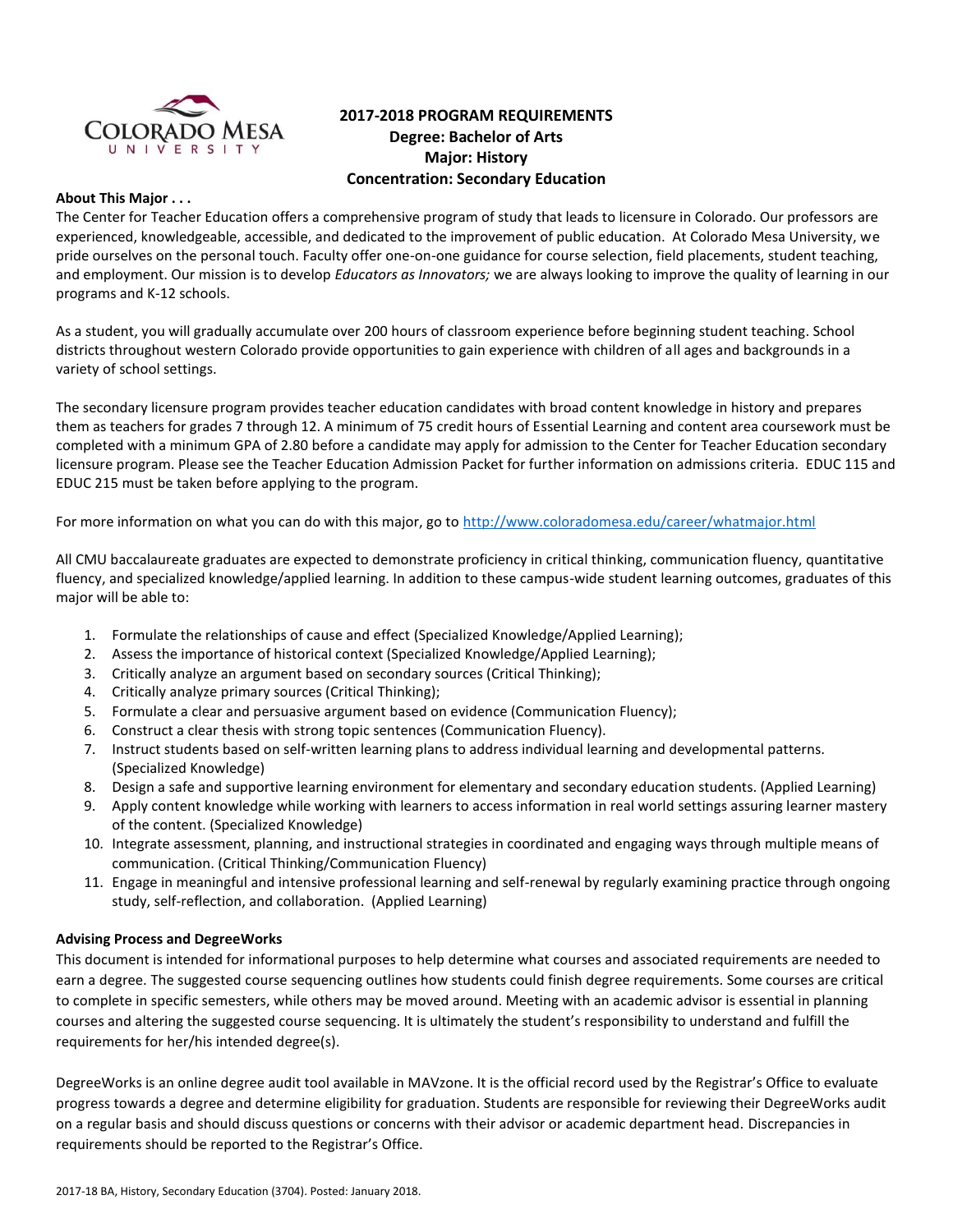# **Graduation Process**

Students must complete the following in the first two months of the semester prior to completing their degree requirements:

- Review their DegreeWorks audit and create a plan that outlines how unmet requirements will be met in the final semester.
- Meet with their advisor and modify their plan as needed. The advisor must approve the final plan.
- Submit the "Intent to Graduate" form to the Registrar's Office to officially declare the intended graduation date and commencement ceremony plans.
- Register for all needed courses and complete all requirements for each degree sought.

Submission deadlines and commencement details can be found at [http://www.coloradomesa.edu/registrar/graduation.html.](http://www.coloradomesa.edu/registrar/graduation.html)

If a student's petition for graduation is denied, it will be her/his responsibility to consult the Registrar's Office regarding next steps.

### **INSTITUTIONAL DEGREE REQUIREMENTS**

The following institutional degree requirements apply to all CMU baccalaureate degrees. Specific programs may have different requirements that must be met in addition to institutional requirements.

- 120 semester hours minimum.
- Students must complete a minimum of 30 of the last 60 hours of credit at CMU, with at least 15 semester hours in major discipline courses numbered 300 or higher.
- 40 upper-division credits (alternative credit limit applies to the Bachelor of Applied Science degree).
- 2.00 cumulative GPA or higher in all CMU coursework.
- A course may only be used to fulfill one requirement for each degree/certificate.
- No more than six semester hours of independent study courses can be used toward the degree.
- Non-traditional credit, such as advanced placement, credit by examination, credit for prior learning, cooperative education and internships, cannot exceed 30 semester credit hours for a baccalaureate degree; A maximum of 15 of the 30 credits may be for cooperative education, internships, and practica.
- Pre-collegiate courses (usually numbered below 100) cannot be used for graduation.
- Capstone exit assessment/projects (e.g., Major Field Achievement Test) requirements are identified under Program-Specific Degree Requirements.
- The Catalog Year determines which program sheet and degree requirements a student must fulfill in order to graduate. Visit with your advisor or academic department to determine which catalog year and program requirements you should follow.
- See "Requirements for Undergraduate Degrees and Certificates" in the catalog for a complete list of graduation requirements.

# **PROGRAM-SPECIFIC DEGREE REQUIREMENTS**

- 2.80 cumulative GPA or higher in all CMU coursework.
- 2.80 cumulative GPA or higher in coursework toward the major content area.
- All EDUC prefix courses must be completed with a grade of "B" or better.
- All other coursework toward the degree must be successfully completed prior to the internship.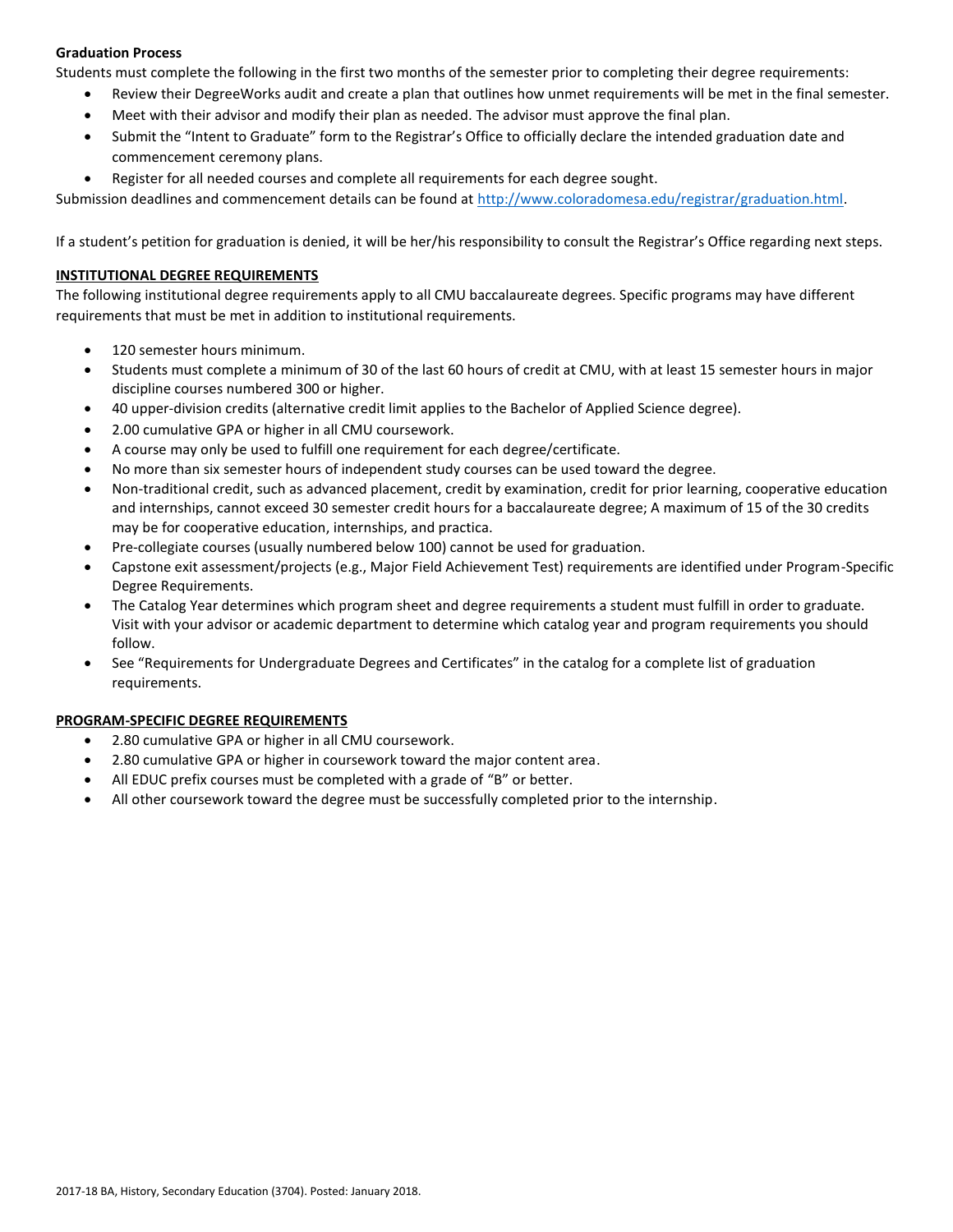## **ESSENTIAL LEARNING REQUIREMENTS** (31 semester hours)

See the current catalog for a list of courses that fulfill the requirements below. If a course is an Essential Learning option and a requirement for your major, you must use it to fulfill the major requirement and make a different selection for the Essential Learning requirement.

**English** (6 semester hours, must receive a grade of "B" or better and must be completed by the time the student has 60 semester hours.)

- ENGL 111 English Composition (3)
- ENGL 112 English Composition (3)

**Mathematics** (3 semester hours, must receive a grade of "C" or better, must be completed by the time the student has 60 semester hours.)

MATH 110 -College Mathematics (3) or higher

#### **Humanities** (3 semester hours)

 $\square$  Select one Humanities course (3)

### **Social and Behavioral Sciences** (6 semester hours)

- ECON 201 Principles of Macroeconomics (3)
- $\Box$  PSYC 233 Human Growth and Development (3) (Must receive grade of "B" or higher)

### **Natural Sciences** (7 semester hours, one course must include a lab)

- $\square$  Select one Natural Sciences course (3)
- $\Box$  Select one Natural Sciences course with a lab (4)

### **History** (3 semester hours)

 $\Box$  HIST 131 - United States History (3)

### **Fine Arts** (3 semester hours)

 $\Box$  Select one Fine Arts course (3)

# **OTHER LOWER-DIVISION REQUIREMENTS**

**Wellness Requirement** (2 semester hours)

- $\Box$  KINE 100 Health and Wellness (1)
- $\Box$  Select one Activity course (1)

# **Essential Learning Capstone** (4 semester hours)

Essential Learning Capstone must be taken after completion of the Essential Learning English and Mathematics requirements, and when a student has earned between 45 and 75 hours.

- ESSL 290 Maverick Milestone (3)
- $\Box$  ESSL 200 Essential Speech (1)

#### **FOUNDATION COURSES** (6 semester hours, must earn a grade of "C" or higher in each course.)

Two consecutive courses in the same foreign language. FLAS 114 and 115 will NOT fulfill this requirement.

| _________<br>_________<br>______<br>________<br>_______<br>__ |
|---------------------------------------------------------------|
| -<br>______________<br>_____________                          |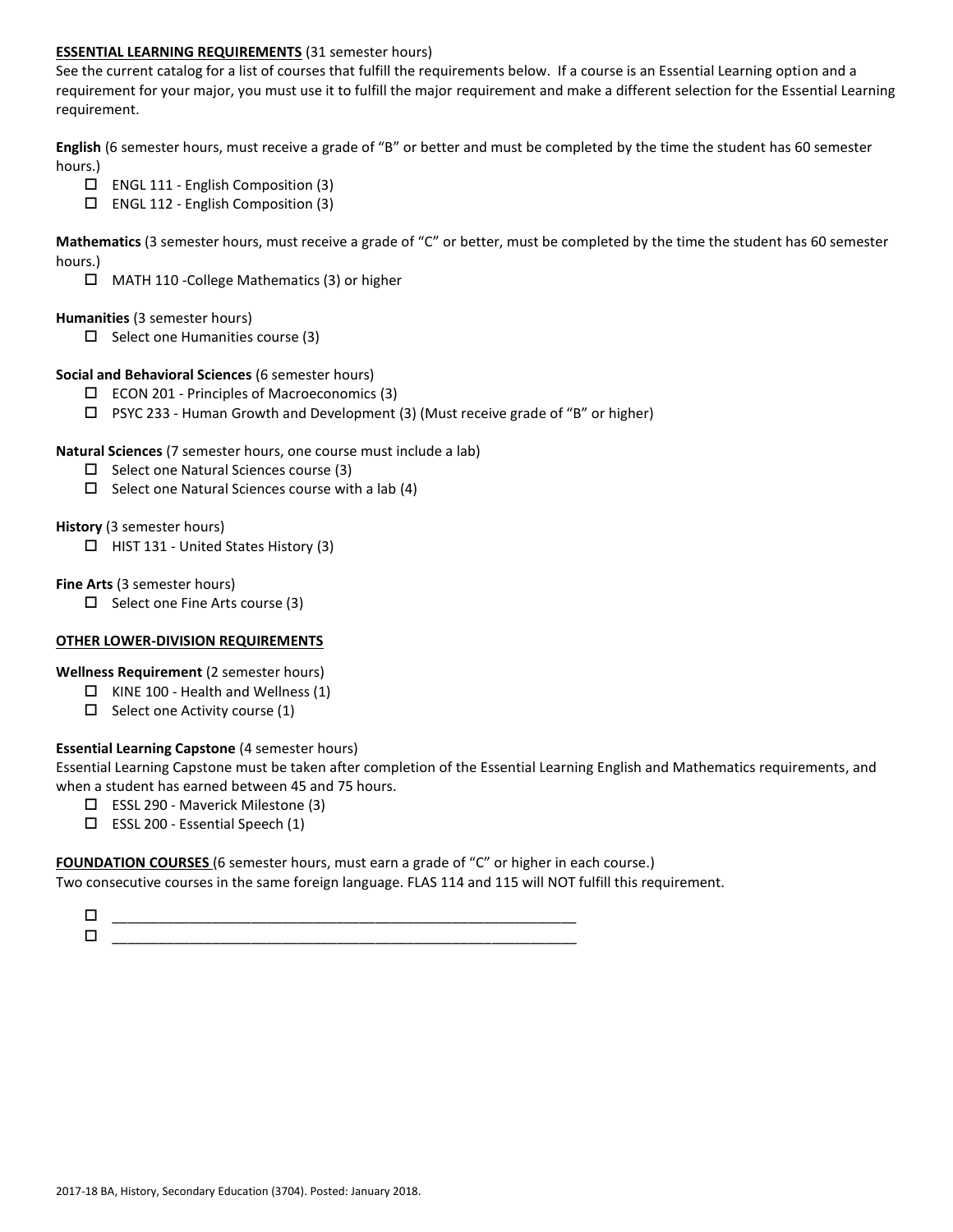#### **BACHELOR OF ARTS: HISTORY SECONDARY TEACHING REQUIREMENTS** (77 semester hours)

#### **Social Science Core** (9 semester hours)

- $\Box$  ANTH 202 Introduction to Anthropology (3)
- GEOG 103 World Regional Geography (3)
- $\Box$  One of the following courses: POLS 101 - American Government (3) POLS 261 - Comparative Politics (3)

**History Core** (15 semester hours)

- $\Box$  HIST 101 Western Civilizations (3)
- $\Box$  HIST 102 Western Civilizations (3)
- $\Box$  HIST 132 United States History (3)
- $\Box$  HIST 202 Introduction to Historical Research (3)
- $\Box$  HIST 404 Senior Seminar in Historical Research (3)

# **History Electives** (24 semester hours)

```
European History - Two of the following courses:
HIST 300 - History of England to 1660 (3)
```
- HIST 301 History of Modern Britain (3)
- HIST 302 History of Modern France (3)
- HIST 303 History of Modern Germany (3)
- HIST 330 History of 19th Century Europe (3)
- HIST 331 The 20th Century (3)
- HIST 350 Renaissance and Reformation (3)
- 
- HIST 360 Medieval Europe (3)
- HIST 400 The Soviet Union and Eastern Europe (3)
- HIST 430 The Ancient Mediterranean World (3)
- HIST 445 The Holocaust (3)
- HIST 450 European History and Film (3)
- \_\_\_\_\_\_\_\_\_\_\_\_\_\_\_\_\_\_\_\_\_\_\_\_\_\_\_\_\_\_\_\_\_\_\_\_\_\_\_\_\_\_\_\_\_\_\_\_\_\_\_\_\_\_\_\_\_\_\_\_

 $\Box$ 

World History - One of the following courses: HIST 310 - Latin American Civilization (3) HIST 333 - The International History of the Cold War (3) HIST 334 - History of the British Empire (3) HIST 340 - History of the Middle East (3) HIST 403 - East Asia and the Modern World (3) \_\_\_\_\_\_\_\_\_\_\_\_\_\_\_\_\_\_\_\_\_\_\_\_\_\_\_\_\_\_\_\_\_\_\_\_\_\_\_\_\_\_\_\_\_\_\_\_\_\_\_\_\_\_\_\_\_\_\_\_

United States History - Two of the following courses:

HIST 342 - The Early American Republic (3)

HIST 344 - The Age of Industry in America (3)

HIST 345 - The History of Immigration, Race, and Ethnicity in America (3)

HIST 346 - The 1950's and 1960's (3)

- HIST 347 Global America: 1970-2000 (3)
- HIST 370 Early U.S. Women's History (3)
- HIST 371 20th Century U.S. Women's History (3)

HIST 415 - Colonial America (3) HIST 416 - The American Revolution (3)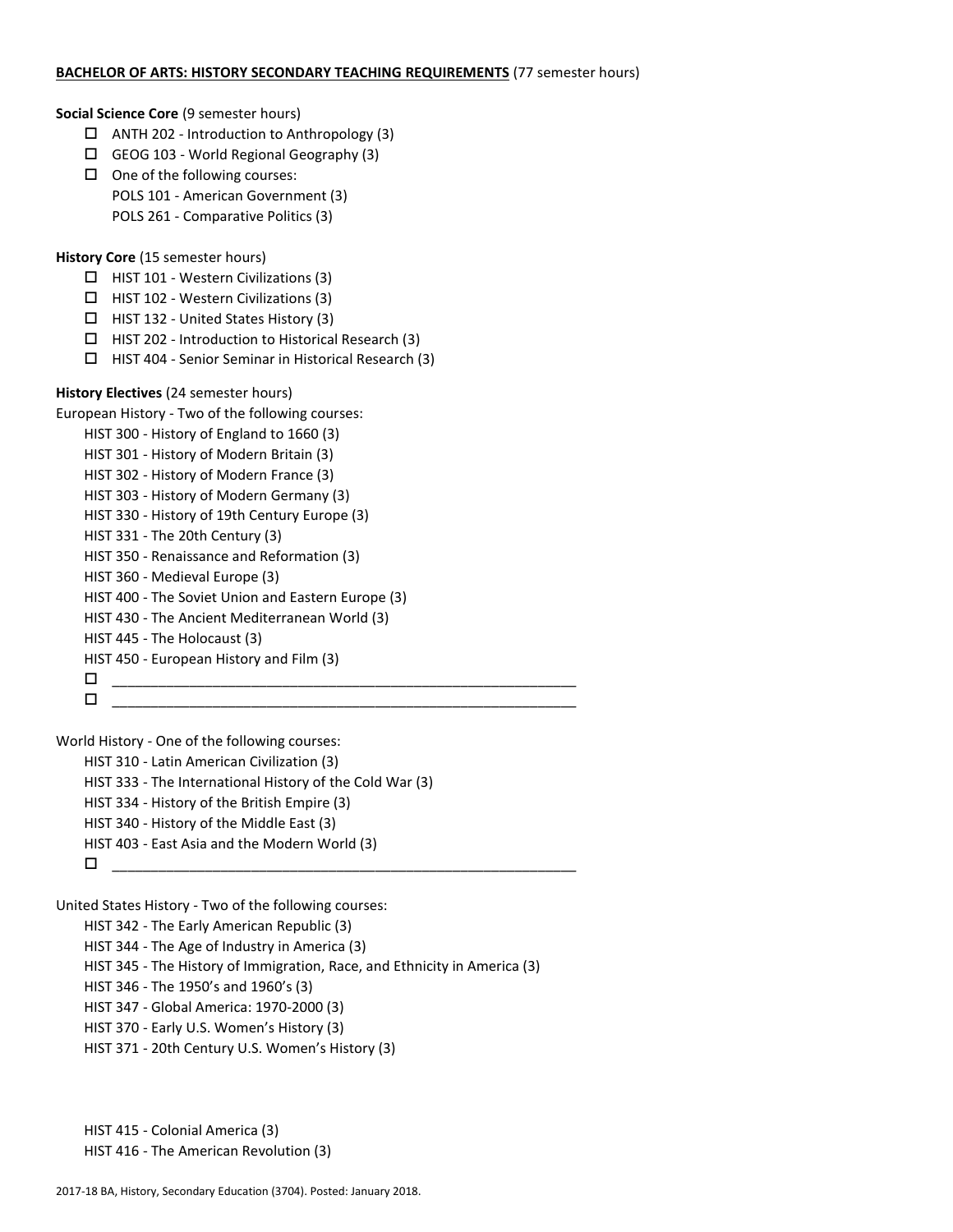| п                                               |  |
|-------------------------------------------------|--|
| Topical History - Two of the following courses: |  |
| HIST 305 - The Old South (3)                    |  |
| HIST 315 - American Indian History (3)          |  |
| HIST 316 - American Slavery (3)                 |  |
| HIST 320 - The American West (3)                |  |
| HIST 332 - History of Modern Warfare (3)        |  |
| HIST 355 - Ancient and Medieval Cities (3)      |  |
| HIST 375 - American Sports History (3)          |  |
| HIST 394 – Junior Seminar in Historiography (3) |  |
| HIST 405 - Introduction to Public History (3)   |  |
| HIST 409 – Material Culture Studies (3)         |  |
| HIST 410 - Environmental History (3)            |  |
| HIST 425 - The History of Sexuality (3)         |  |
| HIST 435 - Classical Archaeology (3)            |  |
| HIST 440 - Early & Medieval Christianity (3)    |  |
| П                                               |  |

Free Elective - Select any Upper Division History Course

 $\Box$ 

**Secondary Education Requirements** (29 semester hours, must earn a "B" or better in all courses.)

Program Requirements: ENGL 111, ENGL 112, PSYC 233, EDUC 115 and 215 (all with a grade of "B" or better) and formal acceptance to the Teacher Education Program

- $\square$  EDUC 115 What It Means to be an Educator (1) (8 field experience hours)
- $\square$  EDUC 215 Teaching as a Profession (1) (12 field experience hours)
- EDUC 342 Pedagogy and Assessment: Secondary and K-12 (3) (20 field experience hours)
- $\square$  EDUC 343 Teaching to Diversity (3) (20 field experience hours)
- $\Box$  EDUC 442 Integrating Literacy across the Curriculum: Secondary and K-12 Art (3) (60 field experience hours)
- $\square$  EDUC 475 Classroom Management (1)
- EDUC 497 Content Methodology Practicum (3) (80 field experience hours)
- EDUC 497B Methods of Teaching Secondary Social Studies (2) This course is only offered in the fall semester. It may be taken with either the 300-level or 400-level EDUC courses but must be taken before the student teaching semester.
- EDUC 499G Teaching Internship and Colloquia: Secondary (12) (600 field experience hours)